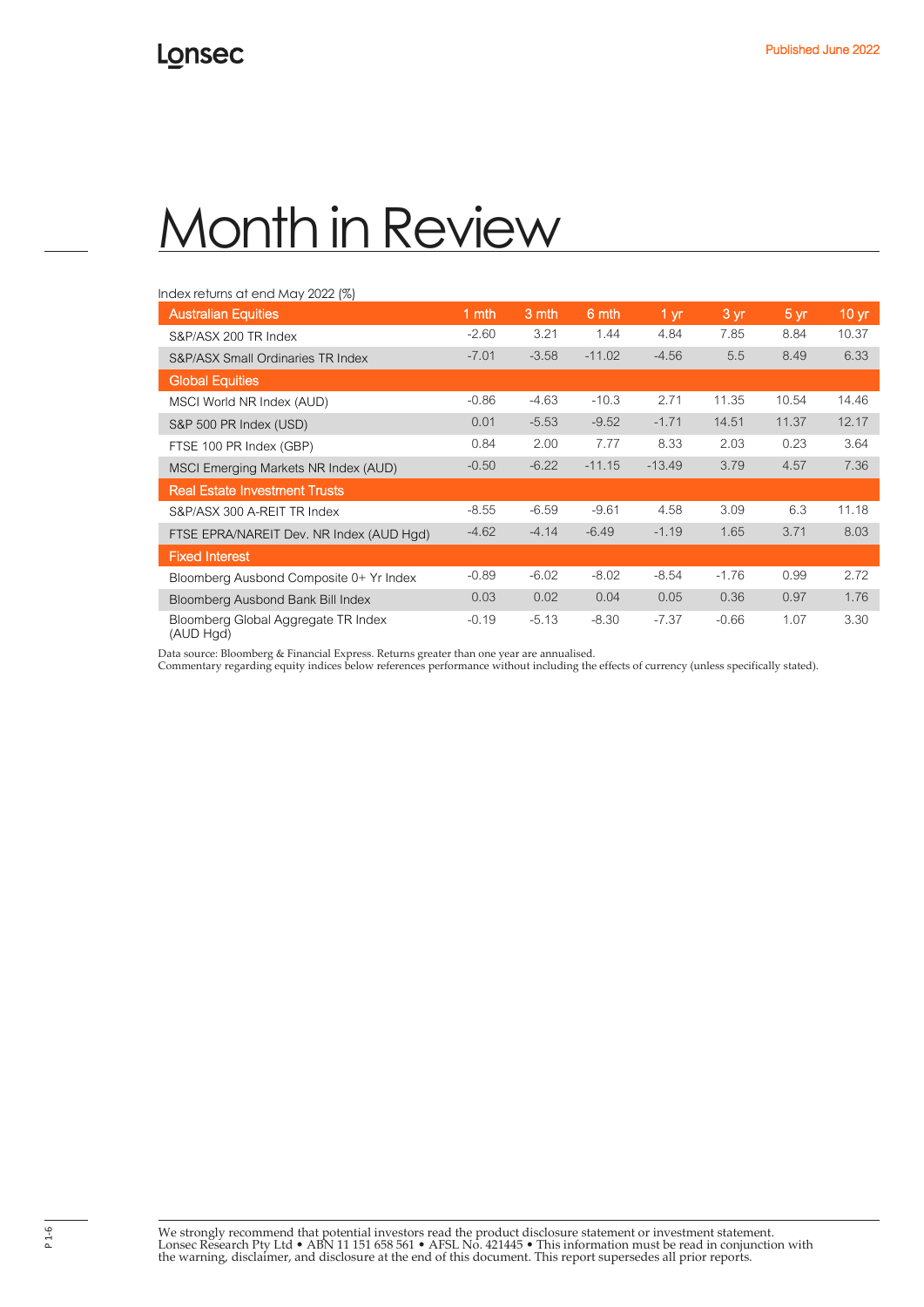### Australian equities

The Australian share market finished May 2022 with the S&P/ASX 200 falling sharply by -2.6% and ten out of eleven sectors finishing lower. Specifically, the Materials sector was the only positive finisher for the month (+0.1%). The Property (-8.7%) and Information Technology (-8.7%) sectors led the sell-off as persistently higher inflationary figures, geopolitical tensions and tapering fears supressed equities.

The Materials sector outperformance was primarily driven by the Ukraine and Russia geopolitical situation given the significant disruption to supply within commodity markets. The Property sector suffered heavy losses as investors evaluated the commencement of the tightening monetary policy for the first time in over a decade. Likewise, the rout in the Information Technology sector continued as rising interest rates worldwide and potential recessionary fears subdued growth stocks. Overall, the sharp decline was triggered by a mixture of elevated inflationary figures arising from the ongoing Ukrainian conflict, Chinese lockdowns, and the ensuing monetary policy response from central banks worldwide.

In May, all factors finished negatively with Equal Weight (-5.3%) and Shareholder Yield (-5.1%) being the biggest laggards. Enhanced Value (+8.4%) and Value (5.0%) are the top year-to-date performers. Similarly, Enhanced Value (17.3%) is the leading factor over the past twelve months.

#### Global equities

Downward velocity in global markets tempered over the month of May as the war in Ukraine endures, inflation continues to escalate and Covid restrictions in China persist. Developed markets marginally fell by - 0.8% by month end, Global small caps didn't fare as well as their large cap counterparts closing with a -1.5% loss. Emerging markets performed similarly to the previous period falling by -0.5%, whereas Asian markets posted a modest gain of 0.2%.

Investor sentiment continues to be challenged by geopolitical risk and inflation pressures as central banks contemplate the pace and quantum of rate rises required to stem the tide of rising costs of living. Value and growth factors were the best performers over the month returning 2.5% and 0.9% respectively, whilst quality and momentum factors lagged returning -1.5% and -0.4% respectively according to MSCI ACWI Single Factor Indices reported in local currency terms.

Property

Local and Global REITs sold off during May. Domestically, the A-REITS Index (represented by the S&P/ASX 200 A-REIT Accumulation Index) ended the month -8.7% lower, the second worst monthly performance since May 2020, with January of this year taking first prize (-9.5%). The Index has returned -14.7%

on a total return basis YTD to 31 May. Global REITs outperformed the local REITs index, albeit still experiencing a drawdown of -4.5% during the month. Domestically, infrastructure (represented by the S&P/ASX Infrastructure Index) has continued its divergence from A-REITs, returning 1.2% in May and 16.9% YTD. A large driving force behind the divergence may be explained by the high levels of financial leverage common across the REITs sector.

On the A-REIT corporate front, green was the theme of the month, with Goodman Group (ASX: GMG) pricing US\$500m of sustainability-linked bonds and Vicinity Centres (ASX: VCX) announcing its inaugural Green Bond, issuing \$300m of six-year AUD-denominated medium-term notes.

Growth continued to slow across the residential domestic property market during May, with Sydney, Melbourne, and Canberra all returning negative returns of -0.1%, -0.7% and -0.1%, respectively. Adelaide experienced the largest increase of 1.8% for the month. The 5 capital city aggregate changed by -0.4% MoM. (CoreLogic)

#### Fixed income

The past month has seen a continued rise in bond yields, following The Reserve Bank of Australia raising the cash rate on May 3rd by 25bps to a 0.35% cash rate. With higher yields across the curve, combined with the outlook of risks to growth, bonds are again beginning to show some of the benefits of diversification in a portfolio. Since the start of May, Australian 2 Year Government Bonds have increased by 2bps while Australian 10 Year Government Bonds rose by 22bps as at the end of the month. Credit spreads continue to widen throughout May, resulting in the Bloomberg AusBond Composite 0+ Yr Index returning -0.9% this month, and YTD performance remains poor at -8.8%.

Globally, tightening cycles continue in an attempt to control inflation. While the US Federal Reserve has not raised rates since the +50bps movement on May 4th, meeting minutes show that the Federal Reserve has made strong commitments to another 50bps move in June and July. US 90 Day T-Bills and US 10 Year Bonds remained steady since last month at 0.8% and 2.3% respectively.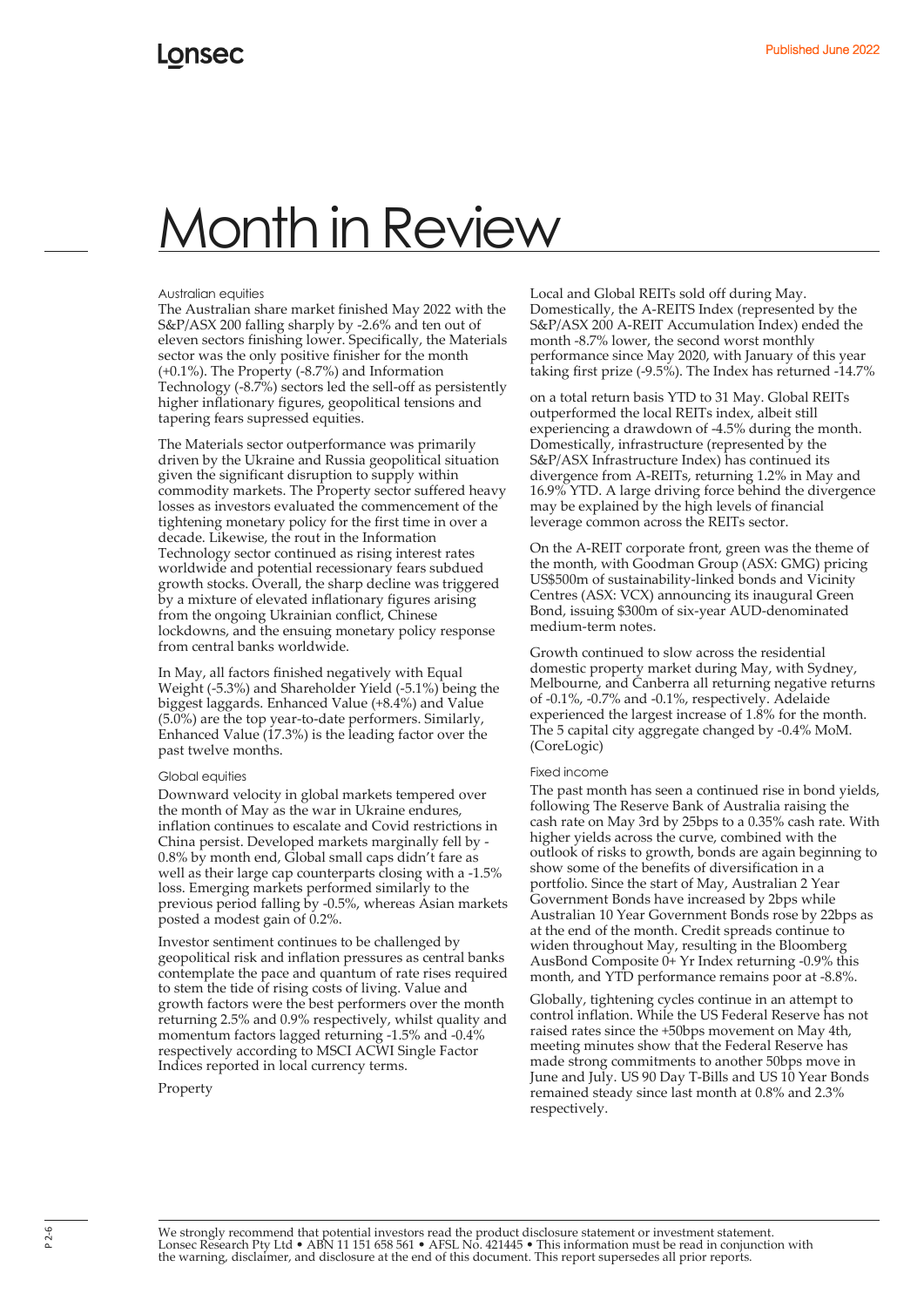## ASX 200 share movements

| S&P/ASX 200 performance for the month to May 2022 |          |                        |
|---------------------------------------------------|----------|------------------------|
| <b>Best performers</b>                            |          | Worst performers       |
| POLYNOVO LTD                                      | 30.00%   | NOVONIX LTD            |
| ALL KEM LTD                                       | 11.92%   | <b>AVZ MINERALS LT</b> |
| CODAN LTD/AUSTRALIA                               | 10.83%   | CSR I TD               |
| AMCOR PLC                                         | 9.47%    | <b>CENTURIA CAPITA</b> |
| MINERAL RESOURCES LTD                             | $9.07\%$ | CITY CHIC COLLEO       |

| . THE FIGHT IS THE FIGHT OF THE THREED IN THE PART OF THE FIGHT IS A PARTY OF THE THREED OF THE TH |          |                               |            |  |
|----------------------------------------------------------------------------------------------------|----------|-------------------------------|------------|--|
| <b>Best performers</b>                                                                             |          | Worst performers              |            |  |
| POLYNOVO LTD                                                                                       | 30.00%   | NOVONIX I TD                  | $-21.80%$  |  |
| AI I KFM I TD                                                                                      | 11.92%   | AVZ MINERALS LTD              | $-21.21\%$ |  |
| CODAN LTD/AUSTRALIA                                                                                | 10.83%   | CSR LTD                       | $-21.04\%$ |  |
| AMCOR PLC                                                                                          | 9.47%    | <b>CENTURIA CAPITAL GROUP</b> | $-20.71%$  |  |
| MINERAL RESOURCES LTD                                                                              | $9.07\%$ | CITY CHIC COLLECTIVE LTD      | $-20.40%$  |  |

S&P/ASX 200 performance for the year to May 2022

| <b>Best performers</b>        |         | Worst performers              |           |
|-------------------------------|---------|-------------------------------|-----------|
| AVZ MINERALS LTD              | 420.00% | ZIP CO LTD                    | $-87.00%$ |
| WHITEHAVEN COAL LTD           | 243.88% | POINTSBET HOLDINGS LTD        | $-76.08%$ |
| <b>LIONTOWN RESOURCES LTD</b> | 164 78% | <b>TYRO PAYMENTS LTD</b>      | $-72.32%$ |
| PILBARA MINERALS LTD          | 138.87% | MAGELLAN FINANCIAL GROUP LTD  | $-64.54%$ |
| ALL KEM LTD                   | 107 73% | PLATINUM ASSET MANAGEMENT LTD | $-57.40%$ |

| <b>Best performers</b>  |         | Worst performers              |            |
|-------------------------|---------|-------------------------------|------------|
| AVZ MINFRAI S I TD-     | 420.00% | ZIP CO LTD                    | $-87.00\%$ |
| WHITEHAVEN COAL LTD     | 243.88% | POINTSBET HOLDINGS LTD        | $-76.08\%$ |
| LIONTOWN RESOURCES LTD  | 164.78% | <b>TYRO PAYMENTS LTD</b>      | $-72.32\%$ |
| PII BARA MINFRAI S I TD | 138.87% | MAGELLAN FINANCIAL GROUP LTD  | $-64.54\%$ |
| AI I KFM I TD.          | 107.73% | PLATINUM ASSET MANAGEMENT LTD | $-57.40%$  |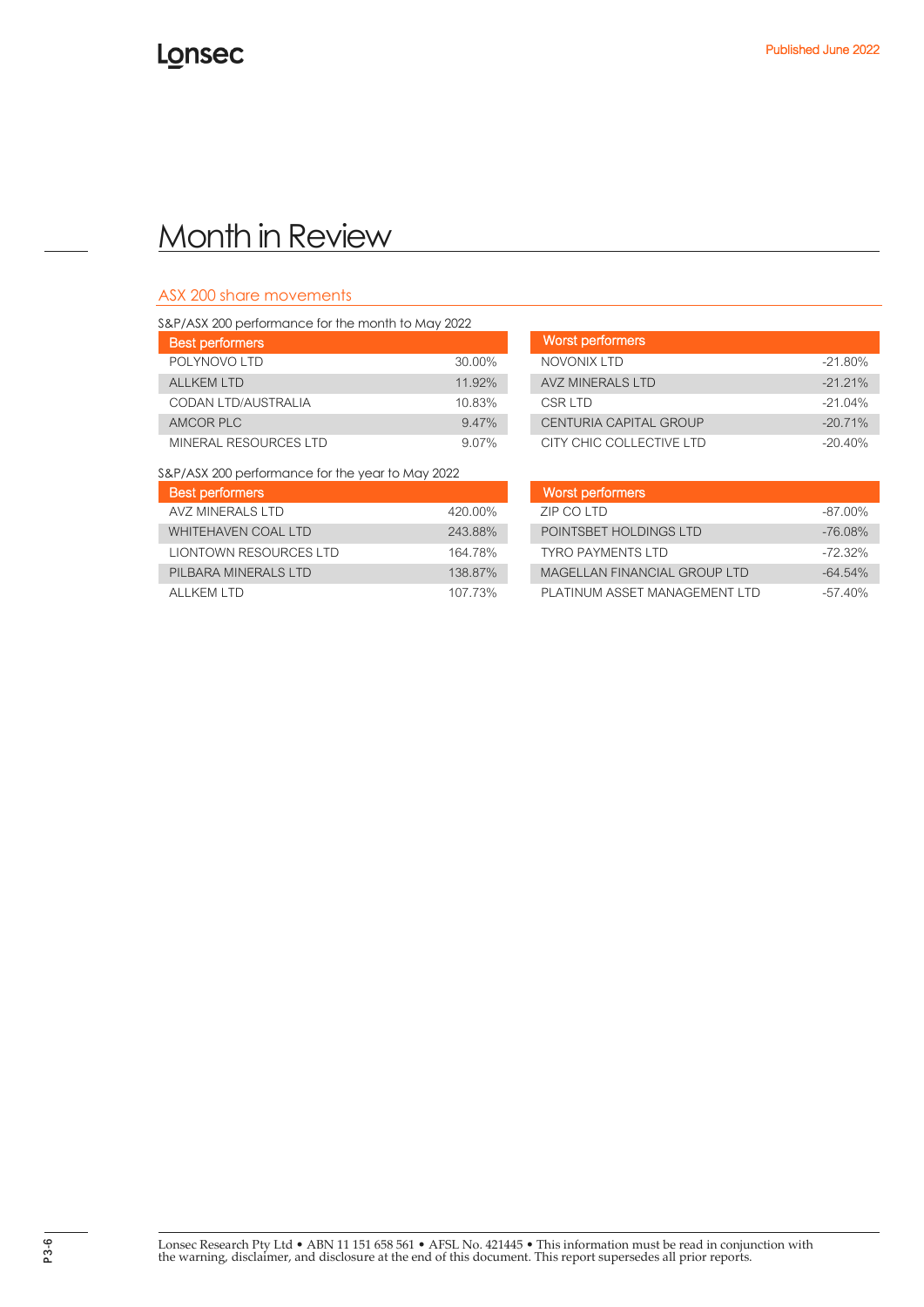## Economic News

### Australia

The RBA raised the cash rate to 0.35% in May, the first increase in 10 years, amid rising inflation. GDP grew by 0.8% in 1Q22, above the 0.7% expected, with year over year GDP falling from 4.2% to 3.3%.

The unemployment rate fell to 3.9% in April, matching expectations and coming amid a steady recovery from the pandemic. Retail sales increased by 0.9% in April, bringing the annual increase to 9.7%.

The Westpac-Melbourne Institute Index of Consumer Sentiment fell 5.6% in May, down for the sixth month in a row amid surging prices and the prospect of faster interest rate hikes. The NAB Business Survey for April dropped 6 points to 10, led by the easing of confidence in the transport and utilities, recreation and finance sectors.

The S&P Global Composite PMI declined to 52.9 in May, with both manufacturing and service output weakening, with manufacturing output hampered by supply chain constraints.

The trade surplus increased to \$10.5 billion in April, beating market forecasts of \$9.3 billion, as exports rose and imports declined.

#### Global

Global Covid-19 cases continue to rise with numbers surpassing 526 million cases and 11.8 billion vaccine doses administered as at the end of May. Continuing lockdowns in China, notably in Shanghai, have had an ongoing impact on global supply chains, especially in the electronics sector. The war in Ukraine continues to put pressure on global food supplies, with an estimated 80 million people on East Africa facing starvation as grain and cooking oil remain stuck in Ukraine and Russia. Increasing cost of living concerns are impacting consumer sentiment in most developed area, especially in the USA and UK.

The US Federal Reserve has raised rates by 0.5%, the most aggressive interest rate increase in over 20 years, in response to the high inflation rate. The Fed also flagged that more 50 bps increases are likely to be implemented in the coming months.

Inflation rose 0.3% on April, above the anticipated 0.2%, with the annual rate falling to 8.3% as the impact of rising interest rates start flowing through. Consumer sentiment dropped to 58.4 in May, the lowest figure since August 2011 and below the expected 59.1.

Non-farm payrolls added 390,000 jobs in May, the lowest level in a year but above the forecast 325,000. The unemployment rate was unchanged at 3.6% in May. Personal incomes grew 0.4% in April, which is below the anticipated 0.5%.

Annual retail sales grew 8.20% in April as consumers continue to spend, despite high levels of inflation. The S&P Global Composite PMI dropped to 53.6 in May, amid higher selling prices and supply chain disruption. PPI increased 0.5% in April which was in line with expectations, with the annual rate rising to 11%.

The trade deficit contracted to US\$87.1 billion in April, below the US\$90.2 billion expected.

The annual inflation rate in the Euro area rose to 8.1% in May, well above the anticipated 7.7% and largely driven by very high energy prices.

Consumer confidence increased 0.9 points to -21.1 in May as expectations about future financial positions saw some relief.

Retail sales fell 1.3% in April, against market expectations of a 0.4% increase. Rising prices of food, drinks and tobacco pushed the annual rate to +3.90%, which is below the market forecasts of 5.4%.

Unemployment was remained at 6.8% in April and in line with market expectations.

The S&P Global Composite PMI fell to a four month low of 54.8 in May, a result of softer service sector expansion amid signs that the post lockdown rebound is losing strength.

PPI rose to 1.2% in April, while the annual rate increased 37.2%, below the anticipated 38.5%.

In the UK, GDP decreased by 0.1% in March, with the last 3 months coming in at +0.8%. Inflation rose 2.5% in April, below the 2.6% expected, with the annual inflation rate rising to 9.0%.

The unemployment rate fell slightly to 3.7% in March, in line with expectations.

Consumer confidence fell to -40 in May amid growing concerns over the cost of living.

Retail sales unexpectedly rose 1.4% in April, well above the market forecast of a 0.2% fall, with the annual rate coming in at -4.9%, above the forecasted -7.2%.

The PMI composite index came in at 53.1 in May, above the 51.8 expected, while the services index came in at 53.4 in May, above the 51.8 expected.

PPI grew 2.3% in April bringing the annual rate to 14.0%.

CPI came in at 0.4% in April, with annual rate increasing to 2.1%, above the expected 1.9% increase.

The unemployment rate rose to 6.1% in May, amid prolonged COVID-19 restrictions following widespread outbreaks in some key cities.

The Caixin Composite PMI rose to 42.2 in May from April's 26-month low of 27.2, amid easing of COVID-19 curbs in Beijing. The Manufacturing PMI l came in at 48.1 in May, slightly above the anticipated 48.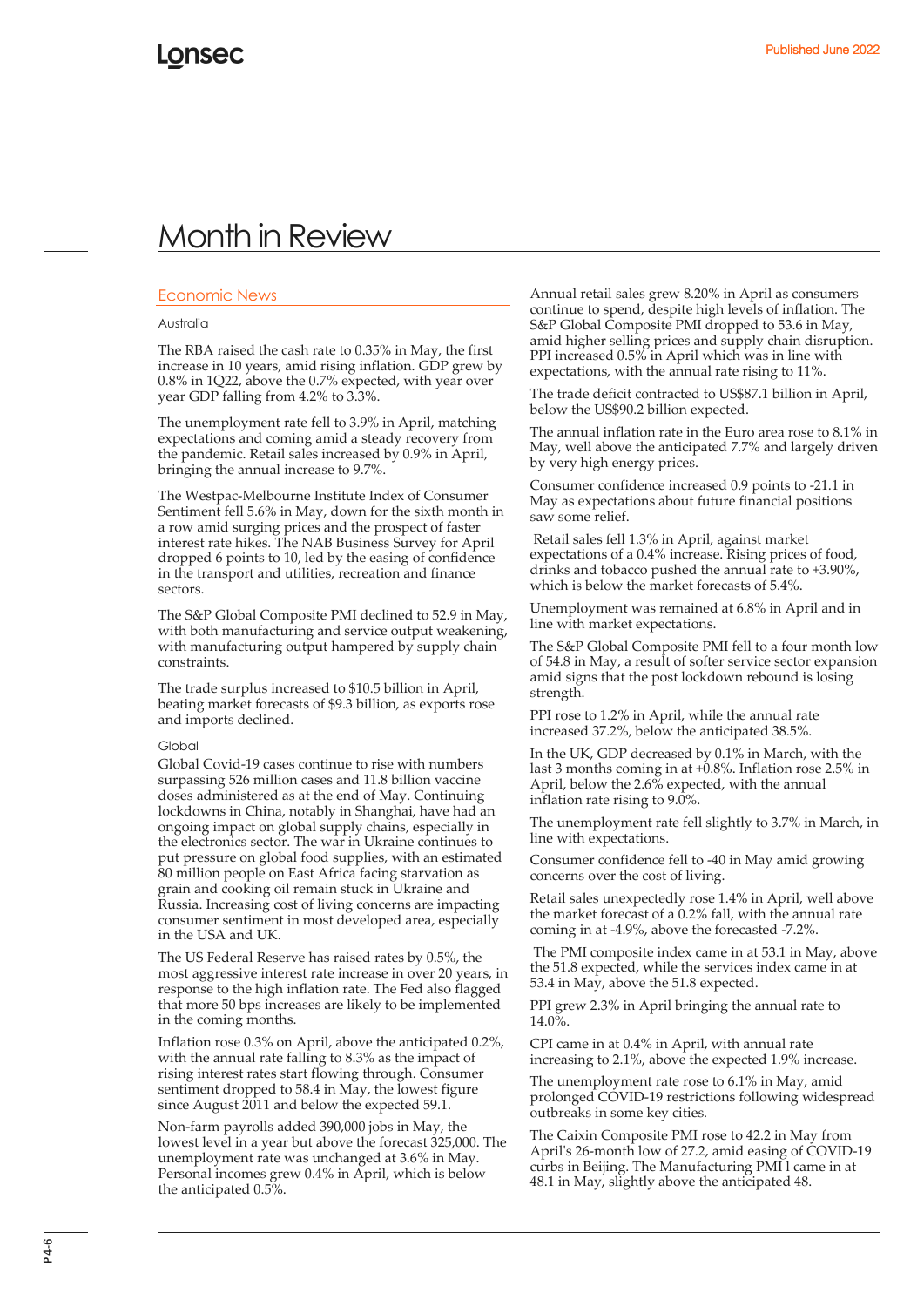Annual industrial production fell by 2.69% in April, missing the forecast 0.4% gain as widening COVID-19 lockdown measures snarled supply chains and paralysed distribution.

Annual retail sales came in at -11.1% in April, significantly below the -6.2% expected and the -3.5% in March.

China's trade surplus widened sharply to US\$79.76 billion in May, far above market forecasts of US\$58 billion.

Shanghai remained under strict lockdown in May, continuing the squeeze on global supply chains, but the lock down is due to lift on June 1.

The Bank of Japan said country's economy is projected to grow more slowly, amid headwinds from a resurgence in COVID-19 cases and a rise in commodity prices due to the situation in Ukraine. Japan's annual inflation rate rose to 2.5% in April, marking the eighth month in row of increases, with food prices rising at the fastest pace in 7 years.

Japan's unemployment rate dropped 10bps to 2.5% in April, ahead of the anticipated 2.6%. Japanese consumer confidence rose to 34.1 in May, above the anticipated 33.5. Retail sales increased 0.8 % in April, with the annual rate rising 2.9%, exceeding the anticipated 2.6%.

The Composite PMI came in at 52.3 in May, with the PMI Services coming in at 52.6 in, the second straight month of expansion in services activity, notably in the tourism sector.

Japan remains closed to most international visitors but will open to limited tour groups from June 10.

#### **Currencies**

The Australian dollar regained lost ground over the month of May, closing 1.8% higher relative to the greenback but weakened in trade-weighted terms closing -0.8% lower by month end. The dollar reached its lowest level in two years by mid-month, as indications of a slowdown in China mounted and fears of a global recession surfaced. Despite these headwinds, the RBA have provided support to the AUD with rate rises in excess of consensus estimates.